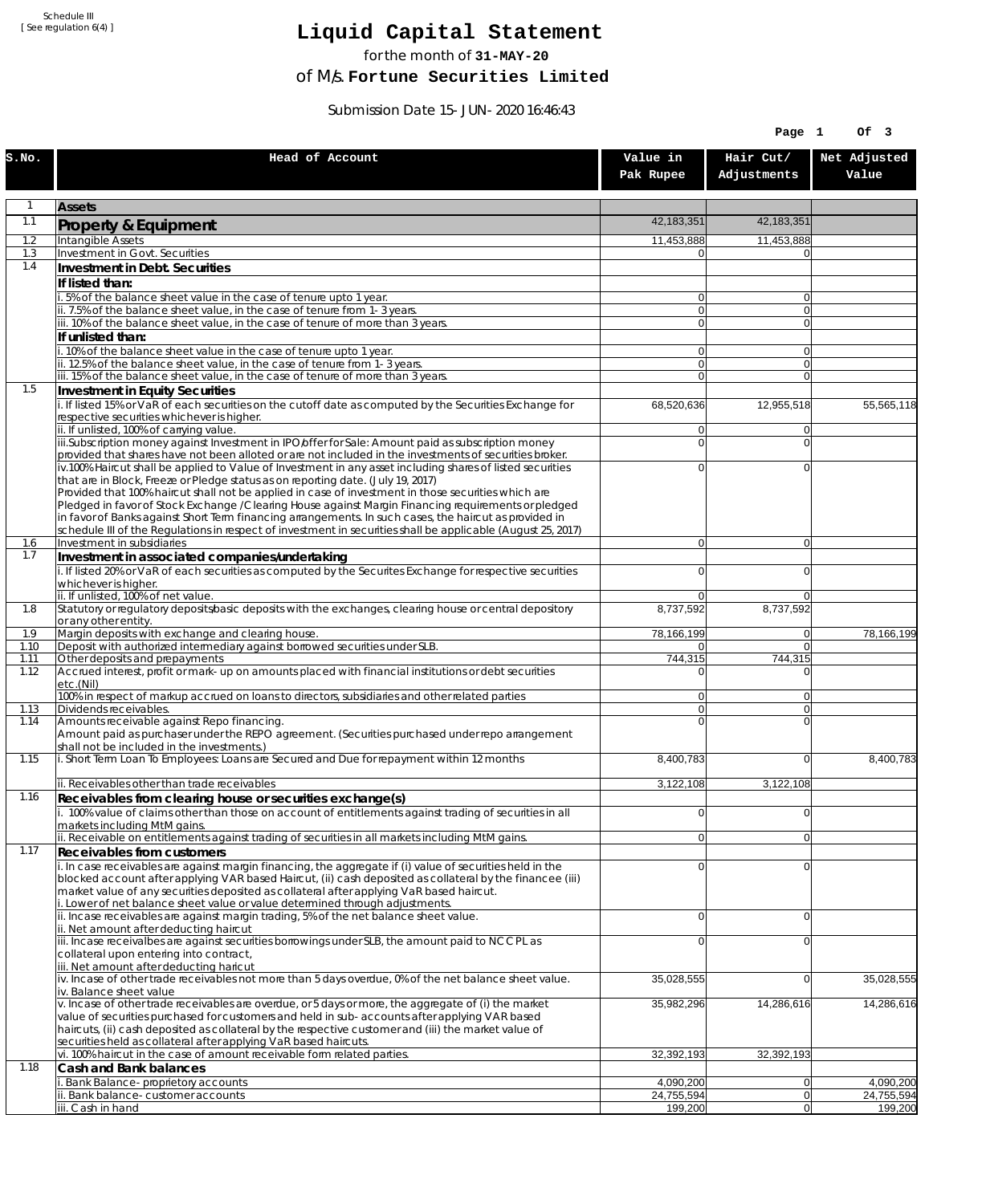Schedule III [ See regulation 6(4) ]

## **Liquid Capital Statement**

for the month of **31-MAY-20**

of M/s. **Fortune Securities Limited**

Submission Date 15-JUN-2020 16:46:43

|                |                                                                                                                                                                                                                                                                                                                                                                                                                                                                                                                                                                                                                                                                                                                             |                            | Page 2                   | OF <sub>3</sub>       |
|----------------|-----------------------------------------------------------------------------------------------------------------------------------------------------------------------------------------------------------------------------------------------------------------------------------------------------------------------------------------------------------------------------------------------------------------------------------------------------------------------------------------------------------------------------------------------------------------------------------------------------------------------------------------------------------------------------------------------------------------------------|----------------------------|--------------------------|-----------------------|
| S.NO.          | Head of Account                                                                                                                                                                                                                                                                                                                                                                                                                                                                                                                                                                                                                                                                                                             | Value in<br>Pak Rupee      | Hair Cut/<br>Adjustments | Net Adjusted<br>Value |
| 1.19           | <b>Total Assets</b>                                                                                                                                                                                                                                                                                                                                                                                                                                                                                                                                                                                                                                                                                                         | 353,776,910                | 125,875,581              | 220,492,265           |
| $\overline{2}$ | Liabilities                                                                                                                                                                                                                                                                                                                                                                                                                                                                                                                                                                                                                                                                                                                 |                            |                          |                       |
| 2.1            | Trade Payables                                                                                                                                                                                                                                                                                                                                                                                                                                                                                                                                                                                                                                                                                                              |                            |                          |                       |
|                | Payable to exchanges and clearing house                                                                                                                                                                                                                                                                                                                                                                                                                                                                                                                                                                                                                                                                                     | 66,871,290                 | 0                        | 66,871,290            |
|                | ii. Payable against leveraged market products<br>iii. Payable to customers                                                                                                                                                                                                                                                                                                                                                                                                                                                                                                                                                                                                                                                  | 0<br>128,486,138           | $\mathbf{0}$<br>0        | 128,486,138           |
| 2.2            | <b>Current Liabilities</b>                                                                                                                                                                                                                                                                                                                                                                                                                                                                                                                                                                                                                                                                                                  |                            |                          |                       |
|                | . Statutory and regulatory dues                                                                                                                                                                                                                                                                                                                                                                                                                                                                                                                                                                                                                                                                                             | 1,317,565                  | 0                        | 1,317,565             |
|                | ii. Accruals and other payables<br>iii. Short-term borrowinas                                                                                                                                                                                                                                                                                                                                                                                                                                                                                                                                                                                                                                                               | 3.220.696<br>939,264       | $\mathbf{0}$<br>0        | 3,220,696<br>939,264  |
|                | iv. Current portion of subordinated loans                                                                                                                                                                                                                                                                                                                                                                                                                                                                                                                                                                                                                                                                                   | $\overline{0}$             | 0                        |                       |
|                | v. Current portion of long term liabilities                                                                                                                                                                                                                                                                                                                                                                                                                                                                                                                                                                                                                                                                                 | 312,363                    | $\mathbf{0}$             | 312,363               |
|                | vi. Deferred Liabilities<br>vii. Provision for bad debts                                                                                                                                                                                                                                                                                                                                                                                                                                                                                                                                                                                                                                                                    | 0<br>$\overline{0}$        | 0<br>$\mathbf{0}$        |                       |
|                | viii. Provision for taxation                                                                                                                                                                                                                                                                                                                                                                                                                                                                                                                                                                                                                                                                                                | $\Omega$                   | 0                        |                       |
|                | ix. Other liabilities as per accounting principles and included in the financial statements                                                                                                                                                                                                                                                                                                                                                                                                                                                                                                                                                                                                                                 | 2,562,730                  | $\overline{0}$           | 2,562,730             |
| 2.3            | Non-Current Liabilities                                                                                                                                                                                                                                                                                                                                                                                                                                                                                                                                                                                                                                                                                                     |                            |                          |                       |
|                | i. Long-Term financing<br>a. Long-Term financing obtained from financial instituion: Long term portion of financing obtained from<br>a financial institution including amount due against finance lease                                                                                                                                                                                                                                                                                                                                                                                                                                                                                                                     | $\overline{0}$             | 0                        |                       |
|                | b. Other long-term financing<br>ii. Staff retirement benefits                                                                                                                                                                                                                                                                                                                                                                                                                                                                                                                                                                                                                                                               | $\overline{0}$             | $\mathbf{0}$             |                       |
|                | iii. Advance against shares for Increase in Capital of Securities broker: 100% haircut may be allowed in                                                                                                                                                                                                                                                                                                                                                                                                                                                                                                                                                                                                                    | $\overline{0}$<br>$\Omega$ | 0<br>$\Omega$            |                       |
|                | respect of advance against shares if:<br>a. The existing authorized share capital allows the proposed enhanced share capital<br>b. Boad of Directors of the company has approved the increase in capital<br>c. Relevant Regulatory approvals have been obtained<br>d. There is no unreasonable delay in issue of shares against advance and all regulatory requirements<br>relating to the increase in paid up capital have been completed.<br>e. Auditor is satisfied that such advance is against the increase of capital.                                                                                                                                                                                                |                            |                          |                       |
|                | iv. Other liabilities as per accounting principles and included in the financial statements                                                                                                                                                                                                                                                                                                                                                                                                                                                                                                                                                                                                                                 | $\overline{0}$             | $\overline{0}$           |                       |
| 2.4            | <b>Subordinated Loans</b>                                                                                                                                                                                                                                                                                                                                                                                                                                                                                                                                                                                                                                                                                                   |                            |                          |                       |
|                | . 100% of Subordinated loans which fulfill the conditions specified by SECP are allowed to be deducted:<br>The Schedule III provides that 100% haircut will be allowed against subordinated Loans which fulfill the<br>conditions specified by SECP. In this regard, following conditions are specified:<br>a. Loan agreement must be executed on stamp paper and must clearly reflect the amount to be repaid<br>after 12 months of reporting period<br>b. No haircut will be allowed against short term portion which is repayable within next 12 months.<br>c. In case of early repayment of loan, adjustment shall be made to the Liquid Capital and revised Liquid<br>Capital statement must be submitted to exchange. | 0                          | 0                        |                       |
|                | ii. Subordinated loans which do not fulfill the conditions specified by SECP                                                                                                                                                                                                                                                                                                                                                                                                                                                                                                                                                                                                                                                | 0                          | 0                        |                       |
| 2.5            | <b>Total Liabilites</b>                                                                                                                                                                                                                                                                                                                                                                                                                                                                                                                                                                                                                                                                                                     | 203,710,046                | 0                        | 203.710.046           |
| 3              | Ranking Liabilities Relating to:                                                                                                                                                                                                                                                                                                                                                                                                                                                                                                                                                                                                                                                                                            |                            |                          |                       |
| 3.1            | Concentration in Margin Financing                                                                                                                                                                                                                                                                                                                                                                                                                                                                                                                                                                                                                                                                                           |                            |                          |                       |
|                | The amount calculated client-to- client basis by which any amount receivable from any of the                                                                                                                                                                                                                                                                                                                                                                                                                                                                                                                                                                                                                                | ΩI                         | $\Omega$                 |                       |
| 3.2            | financees exceed 10% of the aggregate of amounts receivable from total financees.<br>Concentration in securites lending and borrowing                                                                                                                                                                                                                                                                                                                                                                                                                                                                                                                                                                                       |                            |                          |                       |
|                | The amount by which the aggregate of:                                                                                                                                                                                                                                                                                                                                                                                                                                                                                                                                                                                                                                                                                       | 0                          | 0                        |                       |
|                | (i) Amount deposited by the borrower with NCCPL<br>(Ii) Cash margins paid and<br>(iii) The market value of securities pledged as margins exceed the 110% of the market value of shares<br>borrowed                                                                                                                                                                                                                                                                                                                                                                                                                                                                                                                          |                            |                          |                       |
| 3.3            | Net underwriting Commitments                                                                                                                                                                                                                                                                                                                                                                                                                                                                                                                                                                                                                                                                                                |                            |                          |                       |
|                | (a) in the case of right issuse : if the market value of securites is less than or equal to the subscription<br>price; the aggregate of:<br>(i) the 50% of Haircut multiplied by the underwriting commitments and<br>(ii) the value by which the underwriting commitments exceeds the market price of the securities.<br>In the case of rights issuse where the market price of securities is greater than the subscription price, 5% of<br>the Haircut multiplied by the net underwriting                                                                                                                                                                                                                                  | 0                          | 0                        |                       |
| 3.4            | (b) in any other case: 12.5% of the net underwriting commitments                                                                                                                                                                                                                                                                                                                                                                                                                                                                                                                                                                                                                                                            | 0                          | 0                        |                       |
|                | Negative equity of subsidiary<br>The amount by which the total assets of the subsidiary (excluding any amount due from the subsidiary)                                                                                                                                                                                                                                                                                                                                                                                                                                                                                                                                                                                      | $\overline{0}$             | 0                        |                       |
| 3.5            | exceed the total liabilities of the subsidiary<br>Foreign exchange agreements and foreign currency positions                                                                                                                                                                                                                                                                                                                                                                                                                                                                                                                                                                                                                |                            |                          |                       |
|                | 5% of the net position in foreign currency. Net position in foreign currency means the difference of total                                                                                                                                                                                                                                                                                                                                                                                                                                                                                                                                                                                                                  | 0                          | 0                        |                       |
|                | assets denominated in foreign cuurency less total liabilities denominated in foreign currency                                                                                                                                                                                                                                                                                                                                                                                                                                                                                                                                                                                                                               |                            |                          |                       |
| 3.6<br>3.7     | Amount Payable under REPO                                                                                                                                                                                                                                                                                                                                                                                                                                                                                                                                                                                                                                                                                                   | 0                          | 0                        |                       |
|                | Repo adjustment                                                                                                                                                                                                                                                                                                                                                                                                                                                                                                                                                                                                                                                                                                             |                            |                          |                       |